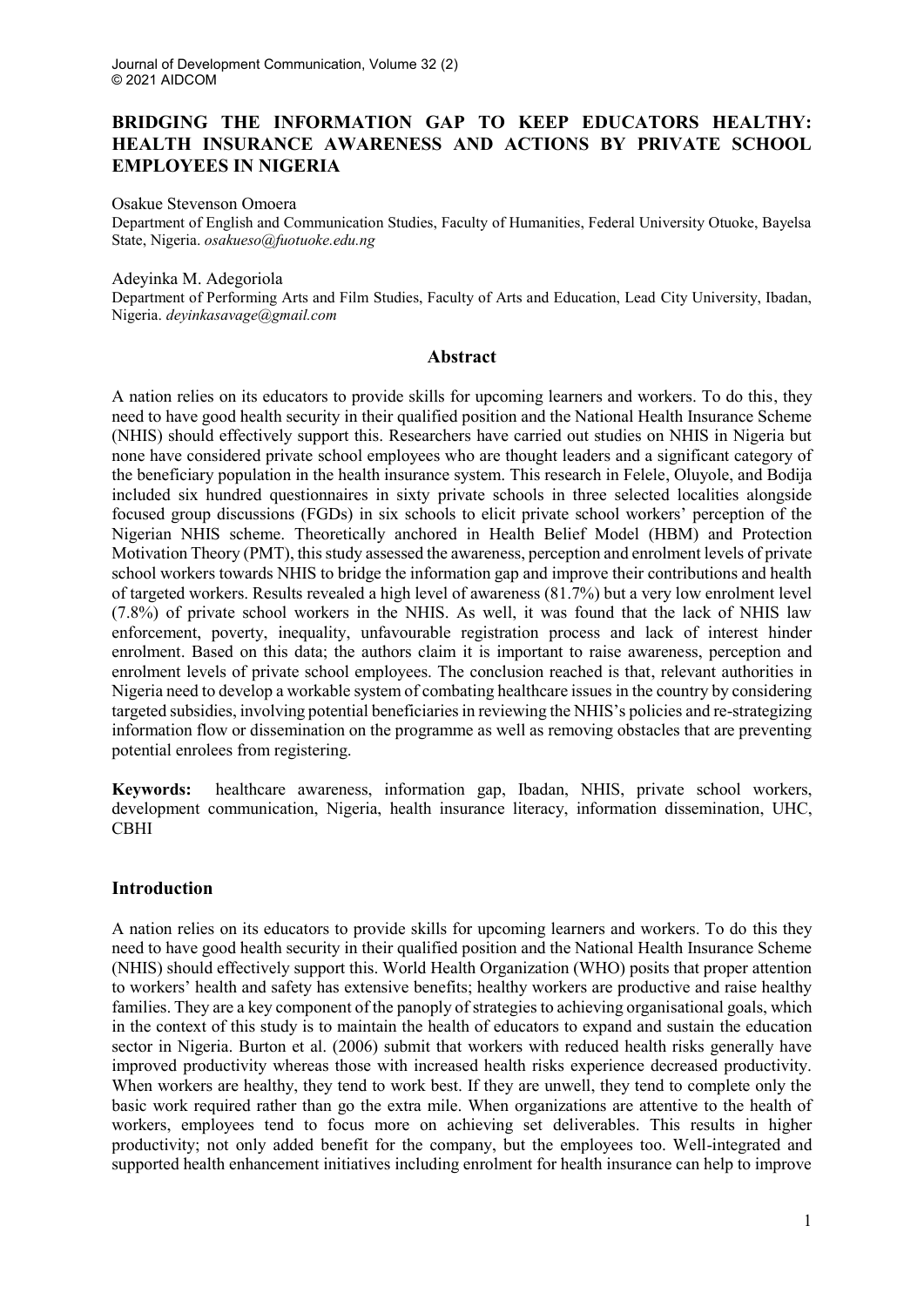health status and productivity in the workplace. Educators are direct role models and the effect of a sustainable health among this group would immensely rub off on the generations to come.

Health insurance literacy is "the degree to which individuals have the knowledge, ability, and confidence to find and evaluate information about health plans, select the best plan for their own (or their family's) financial and health circumstances, and use the plan once enrolled'' (Consumers Union, University of Maryland College Park, and American Institutes for Research, 2012). Understanding health insurance is essential to affording and accessing healthcare in any nation (Paez et al., 2014), but studies of consumers and health insurance have lacked a clear definition of health insurance literacy. While health literacy has been generally studied and measured, health insurance literacy has barely been interrogated (Paez et al., 2014). In the United States of America (USA), for instance, the success of federal insurance schemes is partly hinged on consumers' ability to understand health insurance and make informed decisions. It follows, therefore, that health insurance literacy is one factor that may determine whether consumers select a suitable health plan and use health insurance to their best advantage in all human ecosystems, including Nigeria.

World Health Organization (2016) estimates the average male and female life expectancy of Nigerians to be 53.7 and 55.4 years respectively. Maternal mortality in Nigeria is among the highest in the world accounting for 19% of global maternal deaths, with estimated infant mortality rate at 19 deaths per 1000 births and mortality among children under 5 at 128 per 1000 (Omoera, 2010). Communicable and infectious diseases are the major health problems in Nigeria (Muhammad et al., 2017; WHO, 2015). Teachers, like the general population in Nigeria are largely exposed to malaria, respiratory infections, high blood pressure, typhoid and diarrheal diseases. Malaria remains the primary killer disease in the country, resulting in over 25% of under 5 mortality, 30% childhood mortality and 11% maternal mortality. There is also the second highest HIV burden in the world of about 3.4 million (WHO, 2015).

The Nigerian Economic Recovery & Growth Plan 2017-2020 discloses that in Nigeria, the average life expectancy of 52 years is lower than that of Ghana (61 years) and South Africa (57 years). Furthermore, the occurrence of infectious diseases remains high and the country ranks poorly on the prevalence of tuberculosis (128 out of 138 countries) and HIV (123 out of 138 countries) (WHO, 2015). This is aside from the coronavirus (Covid-19) that has dealt and still dealing a great blow on thousands of Nigerians, with many deaths already recorded. WHO (2013) further indicates that high reliance on out-of-pocket health expenditures has persisted despite consensus moves towards universal health coverage (UHC). Improvement of the healthcare system in Nigeria has been hindered by insufficient public funding, a high infectious diseases burden, increasing occurrence of communicable and noncommunicable diseases and high rates of infant and maternal mortality. This speaks to why an efficient national health insurance model is required in Nigeria to attain universal health coverage to ensure total access to quality healthcare without the risk of getting impoverished. Projections by Azuogu et al. (2016) highlight that about a hundred million people globally are pushed into poverty due to out-ofpocket expenditures for healthcare services, and millions of people do not seek healthcare in hospitals because they cannot afford healthcare services. Makinde et al. (2012) claim that limited funding, lack of support from some local government leaders, inadequate capacity-building opportunities, and lack of equipment are the major problems faced by Nigeria's health system. They also advocate that policymakers improve funding for health activities in the state and involve community stakeholders in the entire development process.

Many citizens in developing countries, such as Nigeria, lack access to universal health coverage. Sanusi and Awe (2009) contend that over the years, consumers' inability to pay for health services and inequitable healthcare provision are among the factors responsible for the lack of access to healthcare in Nigeria. Since Nigeria's independence in 1960, there has been very limited coverage for social protection with over 90% of the population existing without health insurance coverage. Hence, Nigeria launched the National Health Insurance Scheme (NHIS) in June 2005, to solve the problem of inequality in healthcare services and promote increased access to healthcare. The Nigerian medical system has evolved over the years through healthcare policies such as the National Health Insurance Scheme (NHIS), National Immunization Coverage Scheme (NICS), Midwives Service Scheme (MSS) and Nigerian Pay for Performance Scheme (P4P), all aimed to address public health challenges. Despite government efforts, political instability, corruption, limited institutional capacity and an unstable economy are major factors responsible for the poor development of health services in Nigeria (Adebisi et al., 2019).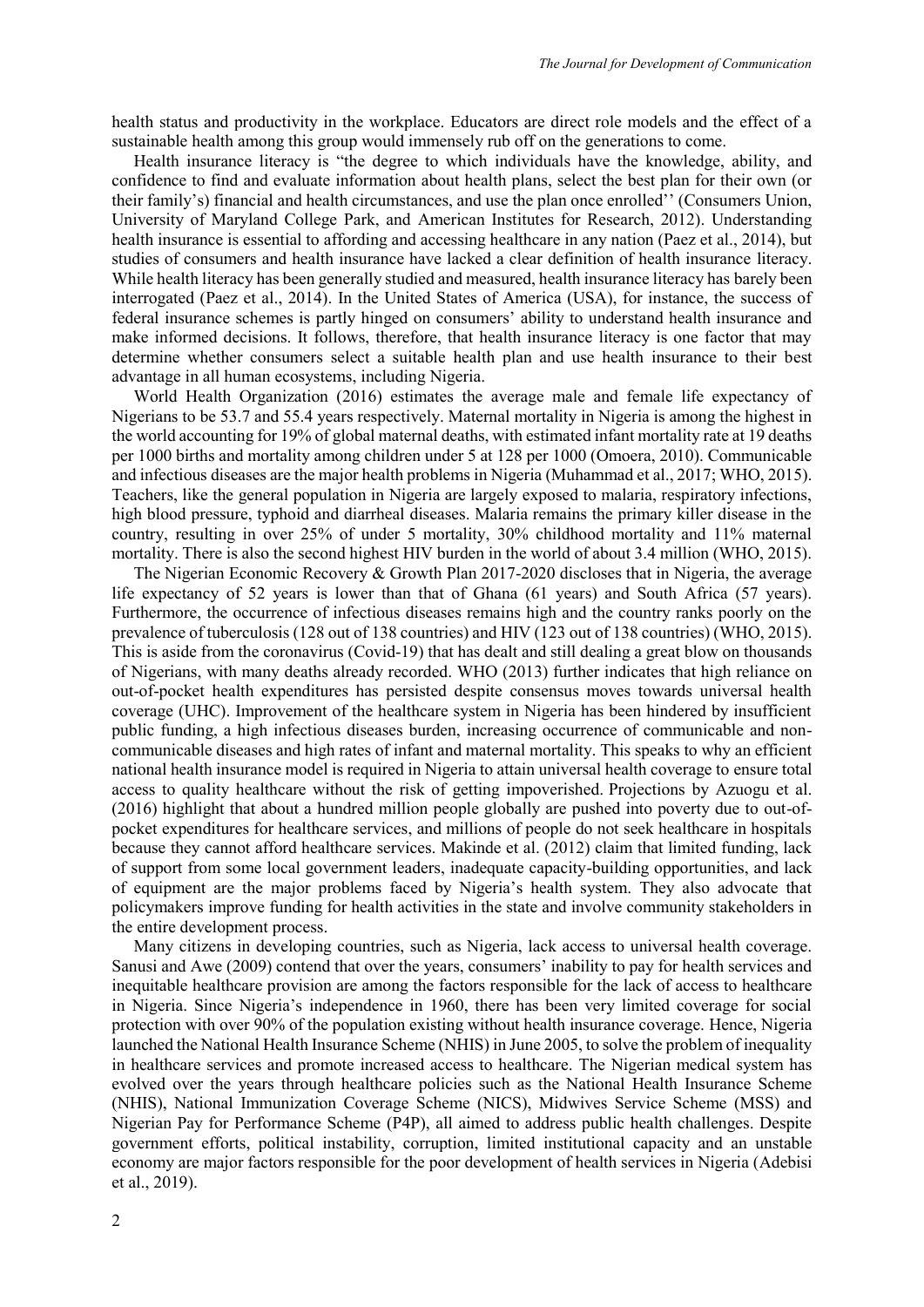Families and individuals are left to bear the burden of a defective and unbalanced health system, leading to delays, not seeking healthcare and having to pay out-of-pocket for medical services that are not affordable. [Ilesanmi](https://www.ncbi.nlm.nih.gov/pubmed/?term=Ilesanmi%20OS%5BAuthor%5D&cauthor=true&cauthor_uid=24847483) et al. (2014) submit that catastrophic health expenditure (CHE) is widespread in Nigeria despite the take-off of the NHIS. Hence, universal coverage of health insurance in Nigeria should be fast-tracked to give the expected financial risk protection and decreased incidence of CHE. Adewole et al. (2017), however, reveal that healthcare reforms have succeeded in providing medical services both for the upper and middle class, and have marginalised the lower class, which constitute over 75% of the approximately 200 million citizens. The programmes that focus on re-equipping government hospitals, ensuring constant power supply, providing drugs and other consumables have mainly benefitted the upper and middle class, because reformation and commercialisation of the health facilities result in higher costs of accessing them, which the lower class cannot afford. Also, the NHIS is predominantly focused on those who work in the public and organised private sectors, with government subsidising health insurance for employees. Although Community Based Health Insurance (CBHI) schemes through NHIS and state-run health insurance agencies have been introduced in Nigeria, they have generally not succeeded owing to poor financial support, inability to meet the realistic needs of beneficiaries, lack of clear legislative and regulatory frameworks and unrealistic enrolment requirements. Odeyemi (2014) contends that the disappointing uptake of CBHI-type NHIS elements in Nigeria can be addressed through closer integration of informal and formal programmes alongside increased involvement of beneficiaries by way of improved communication and education, and targeted financial assistance.

There are many factors that impede the uptake of health insurance in the informal sectors in Nigeria. Many studies conducted on the NHIS record a low level of awareness, unfavourable perception and minimal enrolment level (Sanusi & Awe, 2009; Adewole et al., 2017). Azuogu et al. (2016) attribute the low participation of individuals in the informal sector to the low and irregular streams of income and insecure employment status. Paez et al. (2014) further surmise that consumers fail to understand the underlying purpose of health insurance as a hedge against major medical costs. They are unaware of their personal liability should they become seriously ill. Although Adewole et al. (2017) agree that implementing and expanding health insurance in the informal sector, particularly in developing countries such as Nigeria is a challenge, they suggest that innovative models are needed to enable potential enrolees to better understand and consent to the concept of prepayment methods for funding personal healthcare. Furthermore, Okaro et al. (2010) argue that the problems with implementing NHIS are hinged on both the awareness and perception of sustaining the programme in line with the objectives of its creation. This, in a way, explains why Adebisi et al. (2019) conclude that NHIS has not fully achieved its objectives. In fact, health insurance resources delivered via communication channels that are not utilized by the target population will likely fail to reach the population they intend to serve (Furtado et al., 2016).

NHIS coverage needs to be expanded across various sectors through education, improved access to facilities and work in partnership with relevant stakeholders to ensure high quality and affordable healthcare services in Nigeria. Christina et al. (2014) explain that the sustainability and viability of a country's economic and social growth depend largely on a vibrant healthcare sector. O'Donnell (2007) proposes that only through experimentation and evaluation will the poor in the developing world learn what works in raising healthcare utilisation. This utilisation can be improved with targeted programmes that are informed by research. For example, knowing where the uninsured gather information about health insurance can be used to inform targeted approaches for health insurance communication. Furtado et al. (2016) suggest that healthcare providers were universally well used and trusted across all subpopulations and may be promising partners for delivering quality health insurance information. Conversely, investing in education efforts through employers as sources of health insurance information could be strategically rewarding (Long et al., 2014). The internet, television, family and friends, and healthcare providers are among the most popular sources of health insurance information, and participants in Furtado et al.'s (2016) study reported higher trust in interpersonal sources of information, precisely in healthcare providers compared to television and the internet. This is consistent with Johnson and Meishcke (1992); Rains (2007) research that revealed that individuals generally trust people more than the media. Furtado et al. (2016) recommend reaching uninsured individuals through healthcare providers who could make referrals to community liaisons or trained lay health advisors to deliver information on health insurance.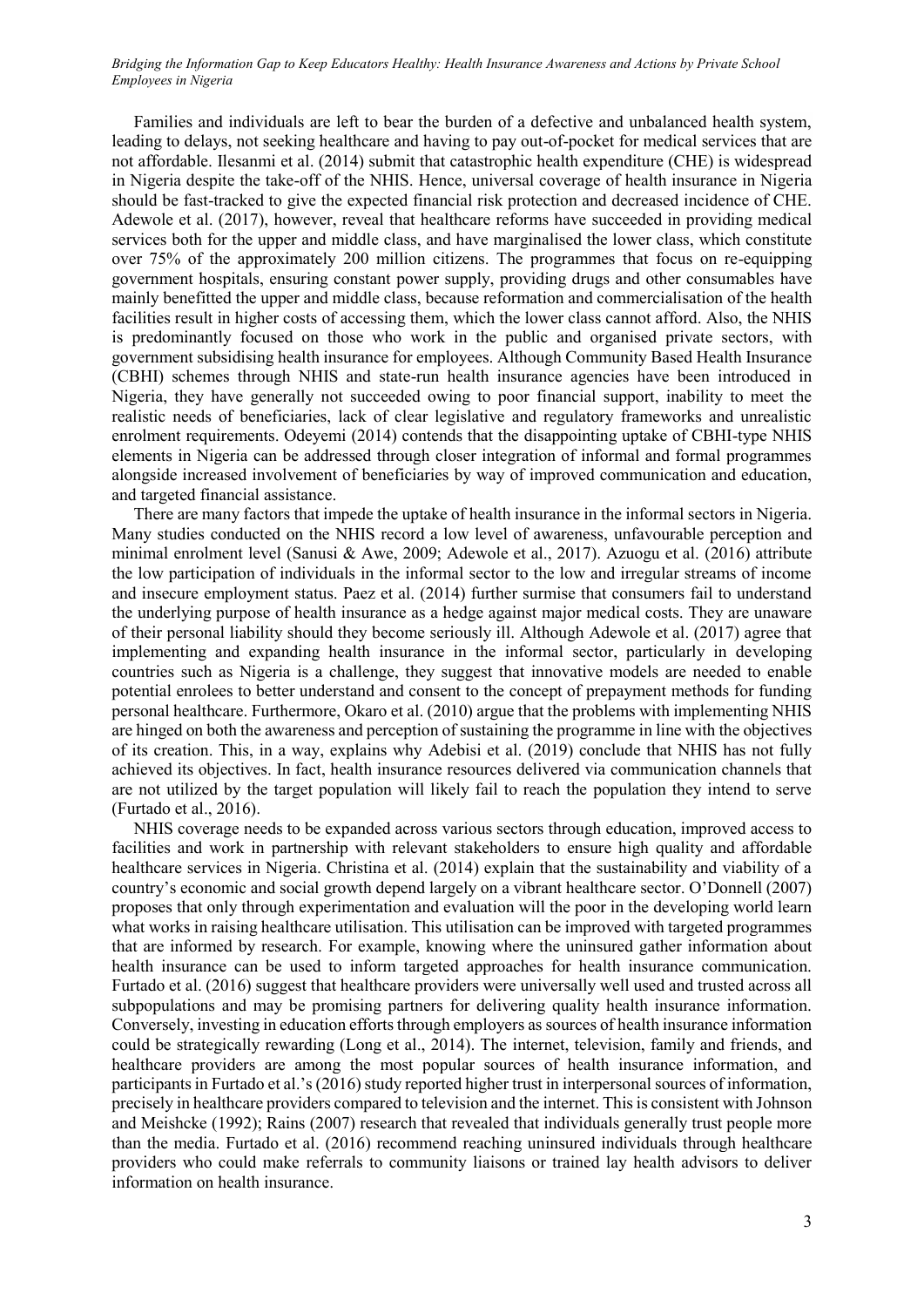Previously noted studies have been carried out to assess the level of awareness, enrolment and perception of the NHIS in Nigeria among the healthcare providers and consumers. However, none of these studies have included private school workers who are a significant category of the population who would benefit the society by using the health insurance system. Investigation reveals that educators are opinion leaders and have a high level of influence in their various communities. Consequently, this study is carried out to assess the awareness, perception and enrolment levels of private school workers in Ibadan, Oyo State, Southwest, Nigeria in relation to the National Health Insurance Scheme (NHIS). It aims to bridge the information gap and contribute strategies towards achieving the NHIS set goals.

### **Theoretical Underpinning**

To theoretically anchor this study, we use the Health Belief Model (HBM) and Protection Motivation Theory (PMT) as notional development communication scaffoldings to highlight the fine points that are critical to bridging the information gap in the awareness, perception and enrolment levels of private school workers towards improving their contributions to the NHIS in Nigeria. The HBM and PMT have received scholarly attention across time, with the latter coming more under severe criticism, reinterpretation and revision (Carpenter, 2010, p.661). However, we find an alignment between the two theories that could be very profitable in studying the Nigerian situation. This is ostensibly because they both emphasise the importance of people's attitude and behavioural change in such issues as health insurance literacy and wellness matters in the context of a developing society such as Nigeria. Keeping educators healthy in such an ecosystem with all its challenges could be very complex. Hence, this study used the HBM and PMT to foreground the discussion of issues such as health insurance literacy awareness and actions as they pertain to private school workers in Nigeria. Drawing from the work of Zhiying, Wang and Singhal (2019), the study further used elements of both theories to tie the health insurance issue in Nigeria to other development scenarios and discussed their possible global implications for development communication.

### Health Belief Model

The Health Belief Model (HBM) tries to predict human health behaviours. Janz and Becker (1984); Carpenter (2010); Montanaro and Bryan (2014) explain that the HBM was originally developed by four American scientists in the 1950s, and updated in the 1980s. The model is based on the theory that a person's willingness to change their health behaviours is primarily due to the following four factors:

- 1. Perceived Susceptibility. Except where there is an imminent risk, one is unlikely to alter one's health behaviours (Janz & Becker, 1984). For example, more married women of child bearing age are likely to enrol for health insurance than unmarried ones because of the need for antenatal healthcare. Young people who do not have pre-existing illnesses or have a known poor family health history are less likely to purchase health insurance compared to their counterparts with no family health issues or much older people who are prone to age related illnesses.
- 2. Perceived Severity. Janz and Becker (1984) claim that the likelihood whether or not a person will alter their health patterns to avoid a consequence is hinged on how grave they perceive the consequence to be. For example, the breadwinner of a family or someone with higher financial responsibilities is more likely to think of registering for health insurance compared to the person who has fewer responsibilities. A family with a medically challenged child is more likely to purchase health insurance compared to the one without a health challenge.
- 3. Perceived Benefits. Persuading people to change behaviour can be difficult, especially if they do not see immediate benefits. People are reluctant to give up what they enjoy if there is no replacement for it (Montanaro & Bryan, 2014*)*. For example, a person will probably not buy health insurance if they are not sickly compared to a person who falls sick often. On the other hand, if the less sickly person is promised a rollover or cash return, they would probably enrol for health insurance because there is nothing to lose.
- 4. Perceived Barriers: one main reason people are reluctant to alter their health patterns is because they think it will be difficult or impossible. This difficulty can be physical, emotional or social. Altering health behaviours can be exerting financially and socially (Janz & Becker, 1984). For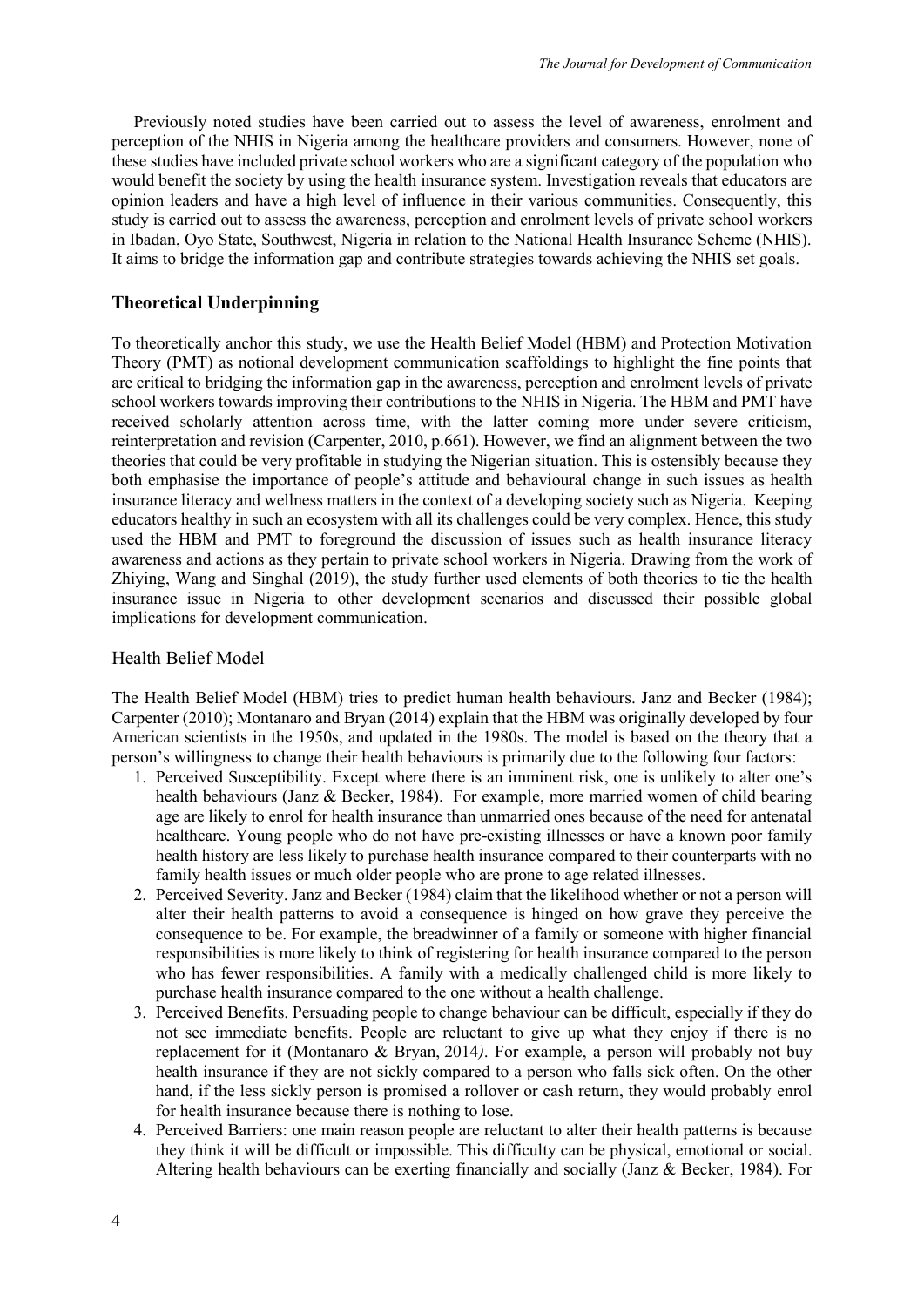example, low-income earners are less likely to purchase health insurance (though they may need it more) because they believe that if they take out from their limited resources to buy health insurance, it will affect their ability to provide for their basic needs.

Health Belief Model realistically helps to frame people's behaviours, acknowledging that at times, just wanting to change one's pattern of payment for healthcare is not enough to essentially make someone do so. Furtado et al. (2016) reveal that illness may lead the uninsured to seek out health information but it might not prompt them to search for insurance information.

Two additional elements are incorporated into the HBM to approximate what it really takes to move an individual to action. They are Cues-to-Action and Self-Efficacy. First, Carpenter (2010) posits that cues-to-action are both internal and external events that prompt a desire to make a health change. A cue-to-action is something that helps to move someone from wanting to make a health change to actually making the change. For example, getting a call from a friend who request to borrow money to offset hospital bills can convince someone who is aware of a health insurance but hasn't enrolled to do so. Also, having symptoms of high blood pressure such as palpitations or getting involved in a car accident can convince a person to take a health insurance plan. Self-efficacy may determine whether someone takes advantage of opportunities to purchase health insurance or seeks out needed health care services with confidence about their coverage, though personal characteristics and extent of health care utilization may play a role in how confident a person feels with selecting and using health insurance (Paez et al, 2014). Second, self-efficacy analyses a person's conviction in their potential to make healthrelated adjustments. It has been shown that belief in one's ability to execute a task can have enormous impact on one's real capacity to perform the task (Rosenstock, Strecher, & Becker, 1988). Believing that one can save up or take a loan to get health insurance despite one's low level of income can ultimately lead one to getting health insurance. It is similar to self-concept or self-perception where one behaves according to how they perceive themselves. Thinking that it is an impossible feat will most certainly make it impossible. Self-efficacy in the words of Awosola, Omotajo, and Aigbena (2017) can be said to be one of the important factors in an individual's ability to successfully negotiate health adjustments or changes in lifestyle.

### Protection Motivation Theory (PMT)

Protection Motivation Theory extends the concepts and links to some of the elements of HBM. PMT establishes how people are inspired to react in a self-protective way towards apparent health related threats similar to postulations by the HBM. Rogers (1983) formally coined this model to help explain fear appeals. The PMT suggests that people safeguard themselves based on four factors:

- a. the perceived severity of a threatening event,
- b. the perceived probability of the occurrence or vulnerability,
- c. the efficacy of the recommended preventive behaviour, and
- d. the perceived self-efficacy.

Protection motivation branches from both the threat appraisal and the coping appraisal. While threat appraisal measures the seriousness of the circumstances, coping appraisal refers to how a person responds to it. Coping appraisal is made up of both efficacy and self-efficacy. Efficacy is the anticipation that a person can accomplish a recommendation to remove a threat, whereas self-efficacy is the conviction in oneself to effectively accomplish suggested goals (Rogers, 1983). Westcott et al. (2017) relay that the diversification of PMT over four decades has been used to explain individual human conduct, families, parent-child interaction as well as emergency-relief situations across the globe. Its approach is that prevention is always cheaper and better than cure.

The ability to transform people's awareness of health insurance into effective preparedness by buying into the NHIS scheme ahead of the pressures of an imminent health risk, the narrower the gap between threat awareness and survival will be. Dynamically applying theory to investigation, and expending the outcomes to form hands-on strategies beneficial to the population, could help narrow the awareness-enrolment gap and produce other research possibilities. Maddux and Rogers (1983) demonstrate that self-efficacy is "the most powerful predictor of behavioural intentions" that precedes actual behaviour. The objective of both HBM and PMT is to identify and evaluate the threat, and then counter this assessment with effective alleviation options. This makes HBM and PMT, as viable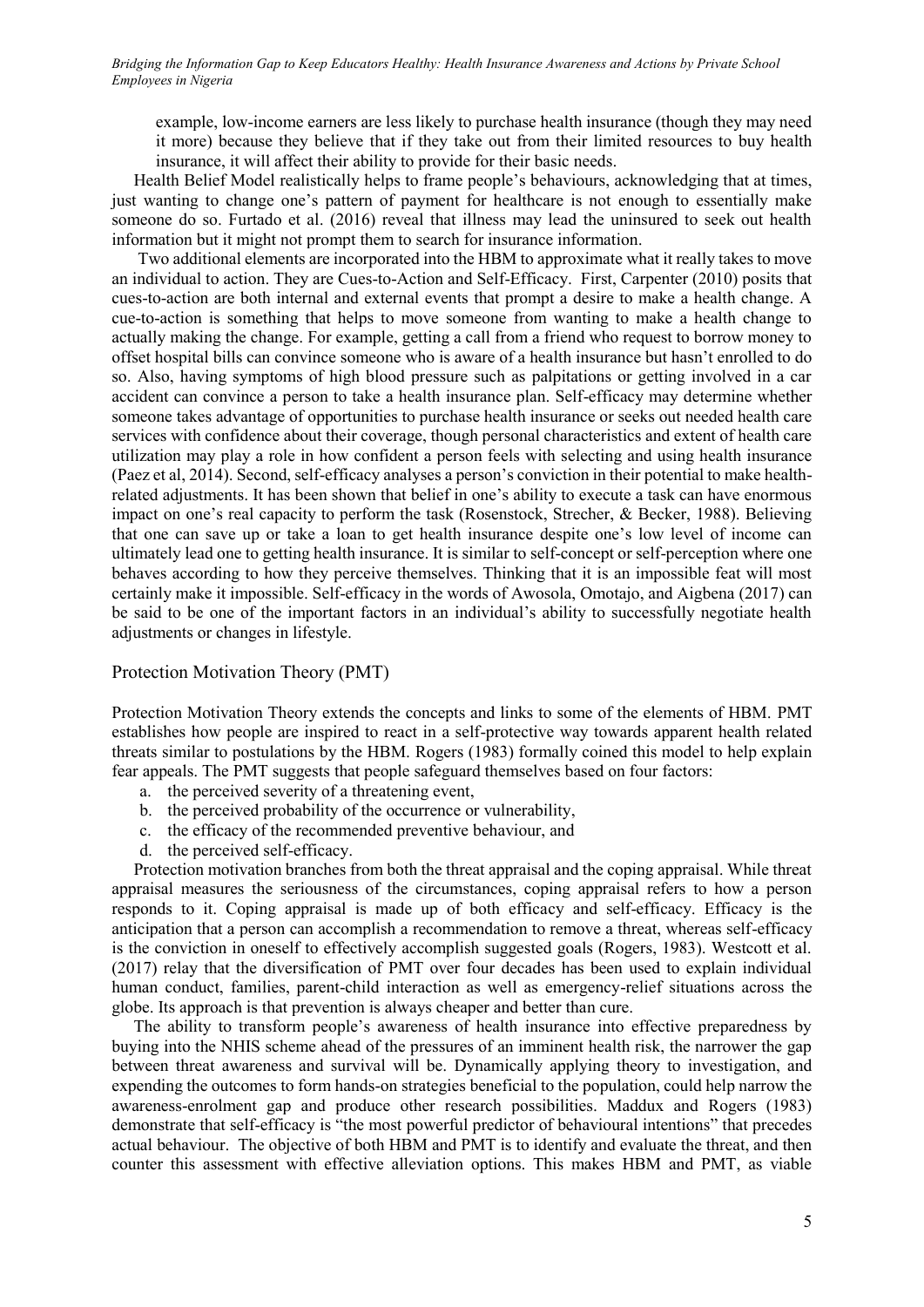intellectual resources in development communication, germane to investigating social issues, including awareness, perception and enrolment levels of private school workers towards health insurance.

## **Material and Methods**

## The Study Site

This study was conducted to ascertain the level of awareness, enrolment and perception of the National Health Insurance Scheme (NHIS) among private school workers in Felele, Ibadan Southeast Local Government Area (LGA), Oluyole, Ibadan Southwest LGA and Bodija, Ibadan North LGA of Oyo State, in Southwest Nigeria. Felele is a bustling urban community with a large number of private primary and secondary schools. Bodija is a district in Oyo State's biggest LGA. It is the residential hub of many academics from the University of Ibadan and has a large number of schools, both private and public. Oluyole is an industrial hub situated in the most populous LGA in Oyo State, with many private primary and secondary schools. These localities within the metropolitan Ibadan were chosen for the study because of the high population of private school workers, owing to the large number of private primary and secondary schools situated in them.

## Design

The study employed an exploratory survey design to investigate the awareness, perception and enrolment levels of private school workers towards the National Health Insurance Scheme (NHIS) in three LGAs in metropolitan Ibadan in Nigeria.

## Participants

A total number of 600 respondents participated in this study that investigated the awareness, perception and enrolment levels of private school workers concerning NHIS.

#### **Instruments**

The instrument to elicit responses from the participants was a questionnaire designed by the researchers. It consists of two sections. Section A drew information on the respondents' demographic variables while section B comprised items that measured the awareness, perception and enrolment levels of private school workers towards the NHIS. The 16 items on this section of the questionnaire carried 3 point response format, ranging from "Yes" to "Not Sure." The responses were simply counted for all respondents. That is, there were no total scores for respondents, but total item scores. In order to complement the result obtained through the questionnaire, focus group discussions (FGDs) were conducted among the staff in six of the sampled private primary and secondary schools (one primary and secondary from each LGA) who had filled the questionnaire. One school each from primary and secondary levels with the highest population of members of staff was purposefully selected. The essence of this was to further probe how the workers perceive the NHIS.

## Procedure

A total number of 600 copies of questionnaire were distributed in the three LGAs that make metropolitan Ibadan in Oyo State, Nigeria. The sampling method adopted was purposive sampling. The reason for this is that each of the LGA has a large number of private primary and secondary schools. Hence, twenty (20) schools that had at least ten (10) staff (both teaching and non-teaching) were purposefully selected in each of the LGA for the administration of 200 copies of the questionnaire. The criterion for selecting the participating schools was based on each of them having at least ten (10) fulltime members of teaching and nonteaching staff. Therefore, sixty (60) schools were decisively selected in the three LGAs where 600 copies of questionnaire were administered. This was done within the school premises in the LGAs. To make the process of administering the questionnaire easy, the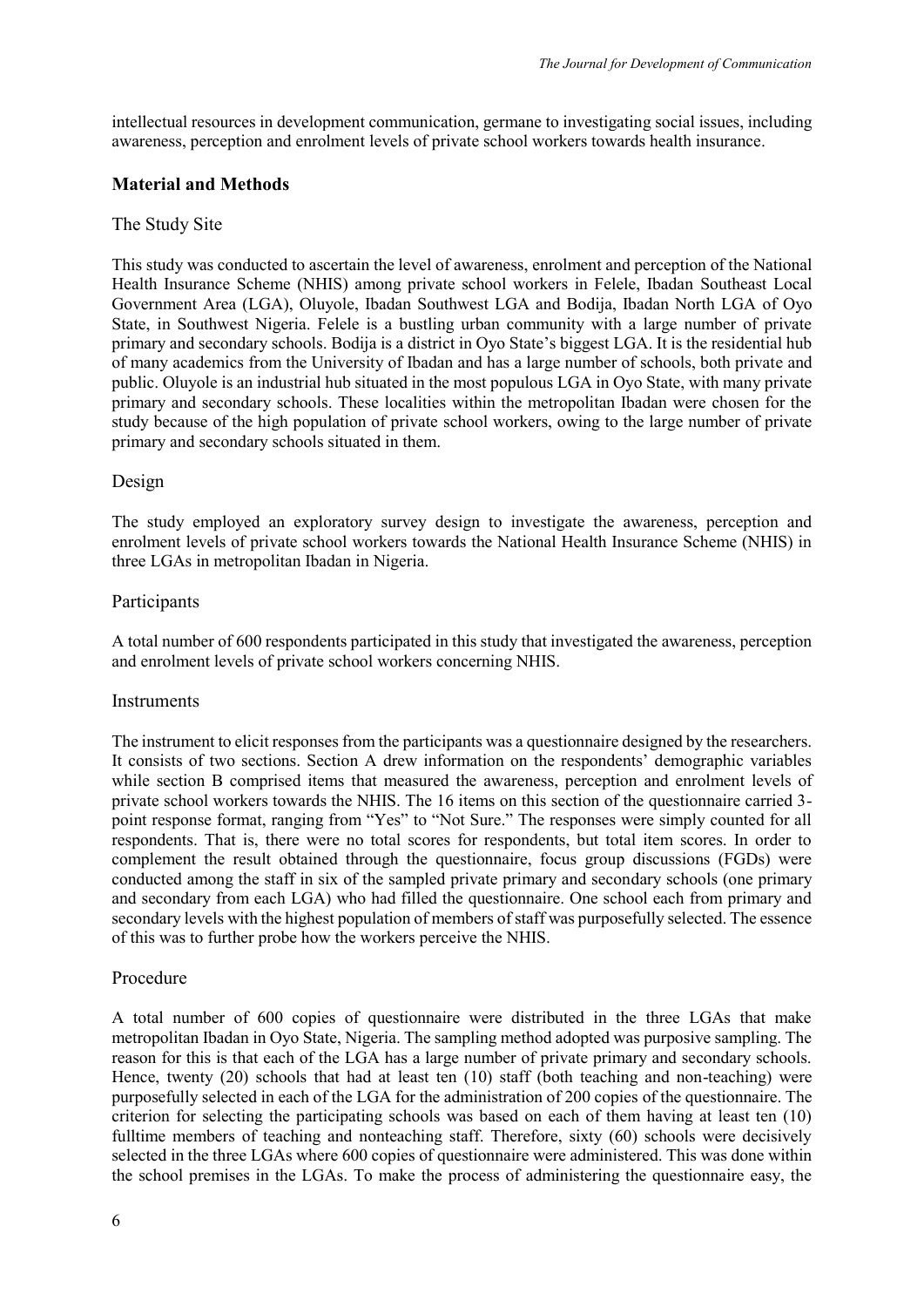researchers employed the services of research assistants. All copies of the questionnaire were retrieved from the field because the questions were simple and short and respondents filled them on the spot. Besides, focus group discussions (FGDs) were organized for selected workers who filled the questionnaire in the LGAs. The aim was to generate additional information for the research.

Analysis

The data collated were analysed using descriptive statistics such as simple percentages, tables and graphs.

#### **Results**

| Gender                    | Male<br>$50.4\%$  | Female<br>49.6%          |              |                  |
|---------------------------|-------------------|--------------------------|--------------|------------------|
| Position                  | Teaching<br>84.3% | Non-teaching<br>$15.7\%$ |              |                  |
| Marital status            | Married           | Single                   | Divorced     | Separated        |
|                           | 58.2%             | 40%                      | $0.9\%$      | $0.9\%$          |
| Age                       | $18-25$ years     | $26-32$ years            | 33-39 years  | 40Years-Above    |
|                           | 16.5%             | 33%                      | 27.9%        | 22.6%            |
| Educational qualification | First Degree      | <b>Masters</b>           | Dip/OND      | $O'$ Level       |
|                           | 69.6%             | $9.5\%$                  | 13%          | 7.8%             |
| Salary range (NGN/USD)    | 1800-25000/       | 26000-35000/             | 36000-45000/ | $46000 -$ Above/ |
|                           | 46.57-64.68       | 67.27-90.55              | 93.14-116.43 | $119.01 -$ Above |
|                           | 43.5%             | 32%                      | 17.3%        | $6.9\%$          |

**Table 1:** Demographic Characteristics of Respondents

*1 USD = 386.54 NGN1-0*

*(N1800-N25000 = \$46.57-\$64.68, N26000-N35000 = \$67.27-\$90.55, N36000-N45000 = \$93.14-\$116.43, N46000 =\$119.01)*

This study was conducted to ascertain the level of awareness, enrolment and perception of the National Health Insurance Scheme among private school workers in Ibadan, Oyo State, Nigeria. A total of six hundred copies of questionnaire were distributed to respondents who are workers in private schools located in Felele, Ibadan south-east, Oluyole, Ibadan South-west and Bodija, Ibadan North local government areas (LGAs) in Oyo State. Twenty schools were selected in each of the LGA chosen based on each school having at least ten fulltime members of staff (teaching and non-teaching) employed. All copies of the questionnaire were retrieved, analysed and presented using simple percentages and pie charts. Demographic result (in Table 1) indicates that there is almost an equivalent number of male (50.4%) and female (49.6%) staff in the fifteen schools sampled. Their age range is 18-25 years (16.5%), 26-32years (33%), 33-39 years (27.9%) and 40 years above (22.6%). More of the teachers were married (58.2%) than single (40%) and only a fraction of them were divorced (0.9%) or separated (0.9%). A majority of the respondents have a first university degree (69.6%), others have Master's degree (9.5%), Diploma/OND (13%) and O' Level certificate (7.8%). The ratio of teaching to non-teaching staff is at 84.3% to 15.7% respectively. In terms of salary range in Naira, they earn; between 18,000-25,000 (43.5%), 26,000-35,000 (32%), 36,000-45,000 (17.3%) and 46,000 above (6.9%). *(N1800-N25000 = \$46.57-\$64.68, N26000-N35000 = \$67.27-\$90.55, N36000-N45000 = \$93.14-\$116.43, N46000 =\$119.01)*

## **Discussion**

By and large, the private school workers or employees have an understanding of what insurance is. Less than half of them know the various types of insurance that exist in the country; vehicle/car (49.6%),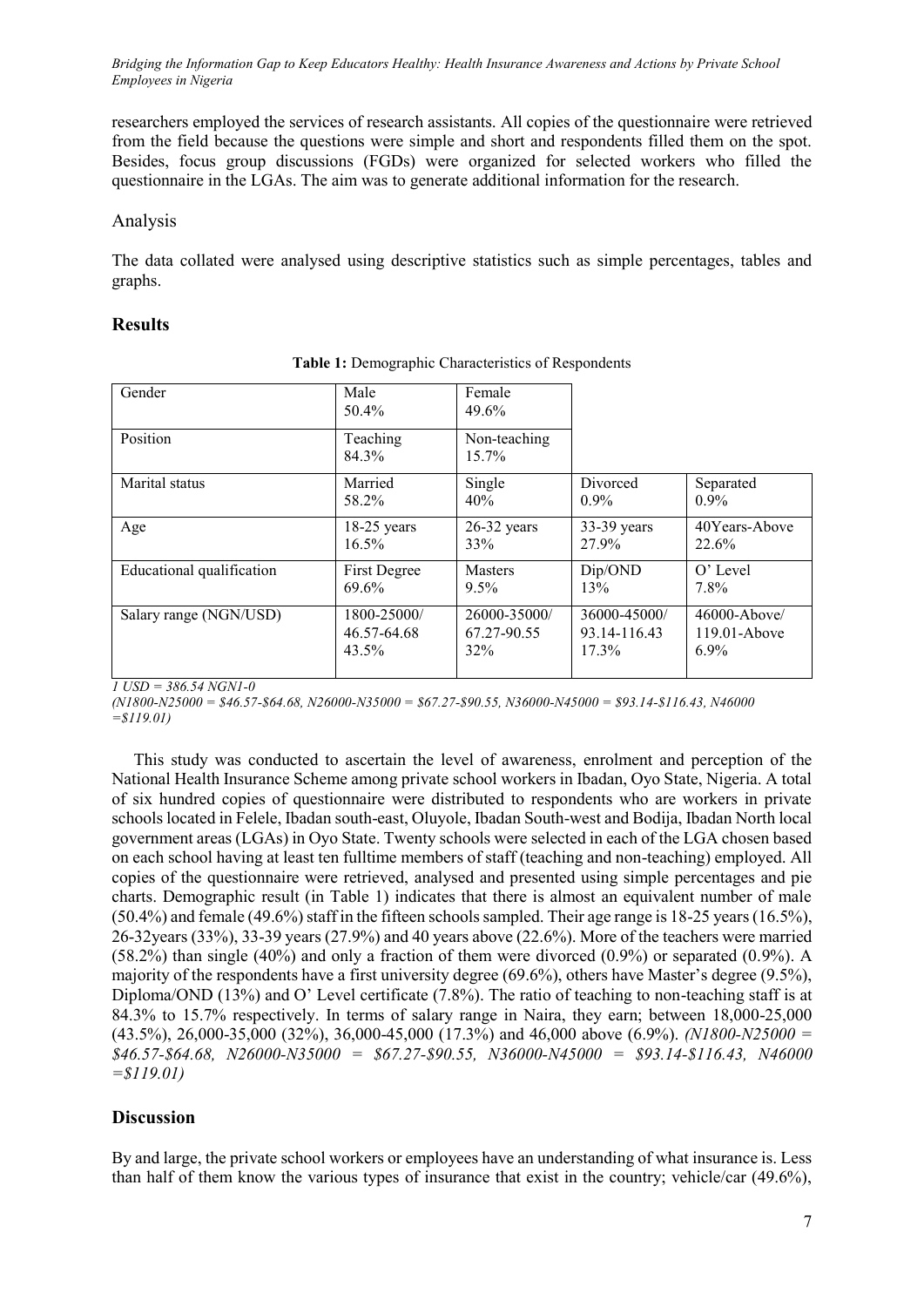property  $(42.6\%)$ , life  $(42.6\%)$ , health  $(49.6\%)$  and education  $(25.2\%)$  as illustrated in Figure 1. Regarding their awareness of the National Health Insurance Scheme, a majority is aware (81.7%) and got information about the scheme from social media (30.4%), radio (17.3%), friends (17.3%), while the remaining do not recollect where they got the information as shown in Figure 2. In spite of this high level of awareness, Figure 3 indicates that virtually all of them (92.2%) are not enrolled under the scheme. Only 7.8% of the sampled population is registered under NHIS. Although in Figure 4 a majority of them are knowledgeable about NHIS, Figure 5 shows that most of them (72.8%) still want to have more information about the scheme via SMS (16.5%), WhatsApp (29.5%), Email (13%), Facebook and face-to-face contact at 6.9% respectively. Only 27.2% of them declined extra information about NHIS and this partly led to conducting the FGD for the study.



**Figure 1:** Awareness of Types of Insurance



Figure 2: Source of Information About NHS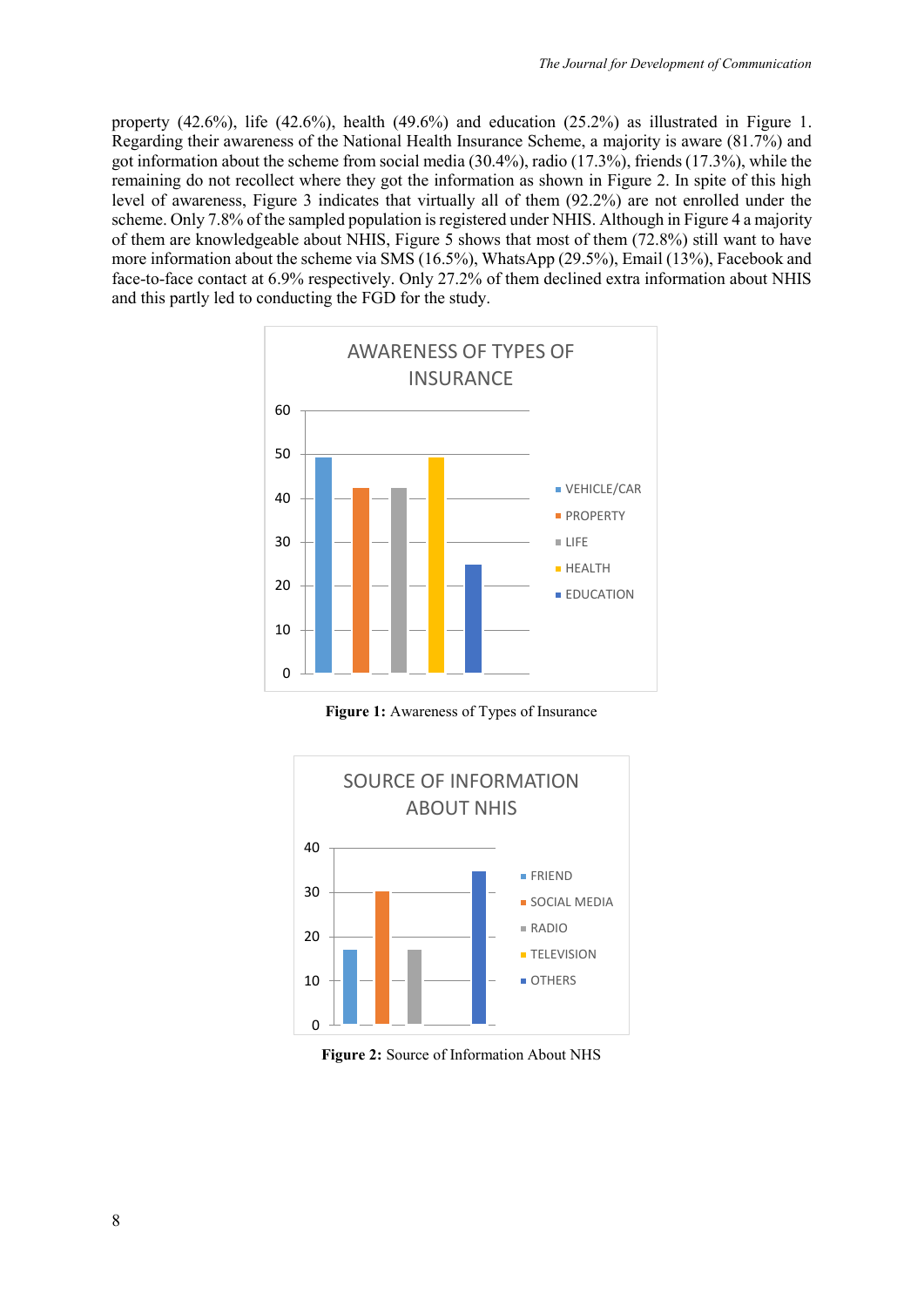









**Figure 5:** Preferred Medium for NHS Information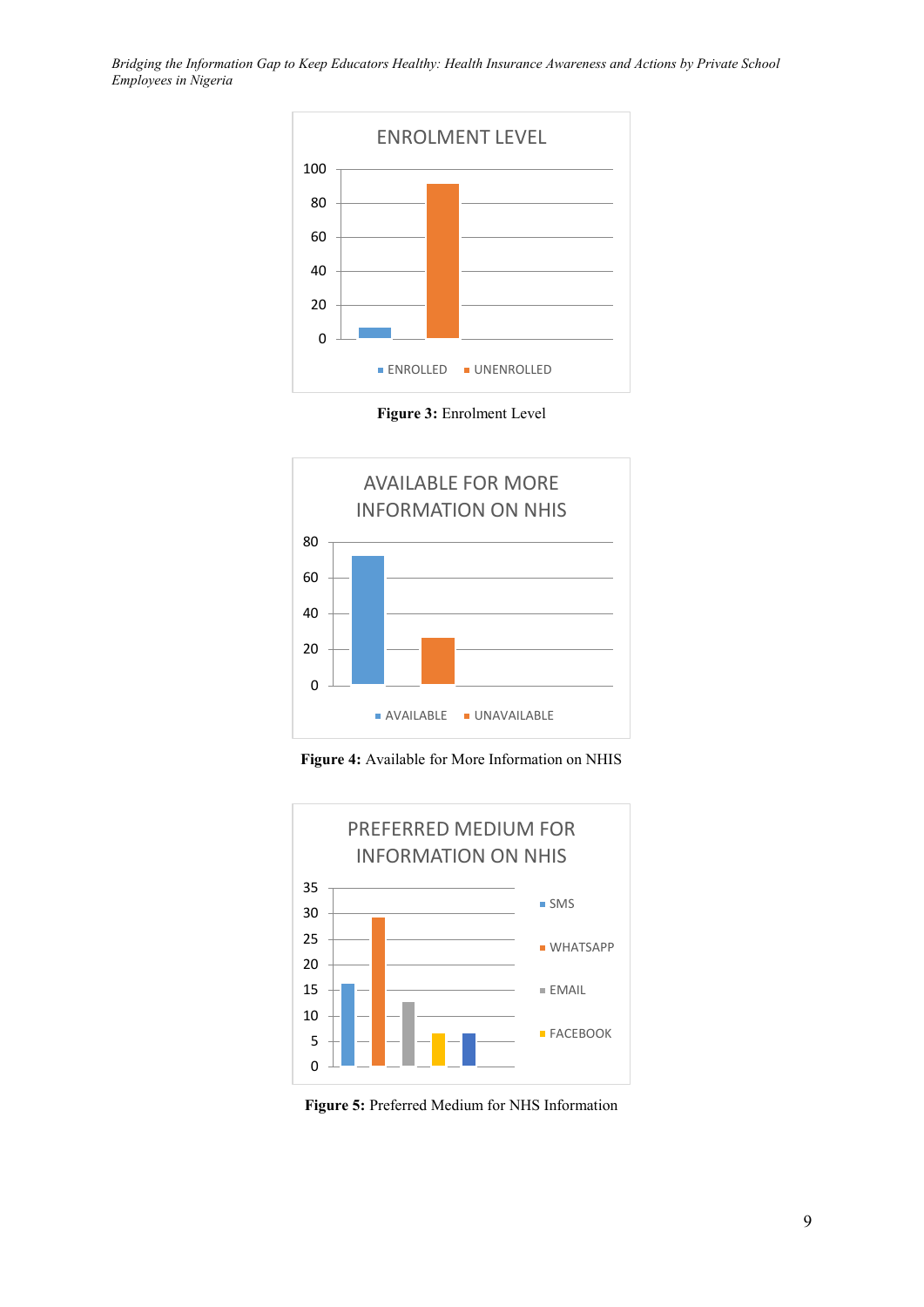The implication of the above is that most private school workers in metropolitan Ibadan are aware of NHIS yet are not enrolled. As a federal government organised scheme in Nigeria; NHIS is more affordable than private health maintenance organization (HMO) insurance and should be more convenient than individual out-of-pocket spending in any standard medical facility. So, one would wonder about the reason for the low level of enrolment as seen in Figure 3. A look at other health insurance scheme jurisdictions shows that there are a lot of questions bordering on trust in the Nigerian situation as represented by the data got from Ibadan. In the United State of America (USA), for instance, healthcare providers are universally well used and well trusted across all subpopulations and may be promising partners for delivering quality health insurance information (Furtado et al., 2016). As well, the researchers found several trends in the ways in which the uninsured pursue information about health insurance, including many ways in which those behaviours differ from health information-seeking behaviours more generally (Furtado et al., 2016). The present study points at a similar scenario as indicated in Figure 2. A majority of the respondents get information about health insurance from friends. This chimes in with the previous position of Furtado et al. (2016), which holds that interpersonal sources of information were trusted more than other media sources such as the internet, newspapers, and magazines. As well, understanding health insurance has been found to be central to affording and accessing healthcare in places like the United States of America (Paez et al., 2014). Hence, such effort needs to be deepened in Nigeria to obtain optimal results in its health insurance scheme.

Furthermore, Zhiying, Wang and Singhal (2019) employed elements of HBM and PMT to carry out a systematic three-part mixed-methods evaluation of *Don't Respond to Strangers (DRTS,* a popular television drama in China that was intentionally produced to raise public consciousness about the insidious nature of domestic violence, to contribute to its elimination, and to protect and uphold the rights of women. In the end of the study, their triangulated results suggested that, overall, *DRTS* was highly effective in using fear appeals to get the public's attention on domestic violence, spur public discussions on the topic, and foster a favourable policy climate—one that culminated in 2015 in the passage of anti-domestic violence legislation (Zhiying, Wang & Singhal, 2019). Such a study with practical development communication agenda has implications for healthcare insurance communication in developing societies such as Nigeria with regard to persuading Nigerians, particularly private school workers to make necessary attitudinal or behavioural change. This is in view of the fact that although the government has successfully advertised the scheme fifteen years after the introduction of NHIS, yet beneficiaries are not taking advantage of the opportunity. The big question is: why are citizens not registering for health insurance in Nigeria? Could it be that the scheme is not quite affordable for the beneficiaries, or they lack confidence in the scheme, or the process of registering is not conducive like some other studies (Sanusi & Awe, 2009; Adewole et al., 2017) have shown?

#### **Outcomes of Focused Group Discussions**

The following insightful comments were gleaned during the Focus Group Discussions: *Lack of Enforcement of the National Health Insurance Law*: the law states that "An employer who has a minimum of ten employees may, together with every person in his employment, pay contributions under the Scheme, at such rate and in such manner as may be determined, from time to time, by the Council." All the sixty (60) schools used in this research have a minimum of ten members of staff yet there is no form of contribution towards health insurance and many of the workers are not aware of this law. One of the principals of the schools (an employee, but a management staff) revealed that "employers are not willing to co-contribute because they are not financially up to the task and that there is a high staff turnover so this makes it difficult for them to get into such commitment. That particular school was the only school that had registered members of management staff (Principal, Vice Principal and Head Mistress) under health insurance, though not NHIS and did not co-contribute to get them enrolled.

Low Disposable Income/Unequal Subsidy

The respondents relayed that they earn barely enough to survive. They claim that after transportation and feeding, the remainder is not enough for a decent accommodation let alone health insurance. They suggested that the government should subsidise health insurance for private school workers as it has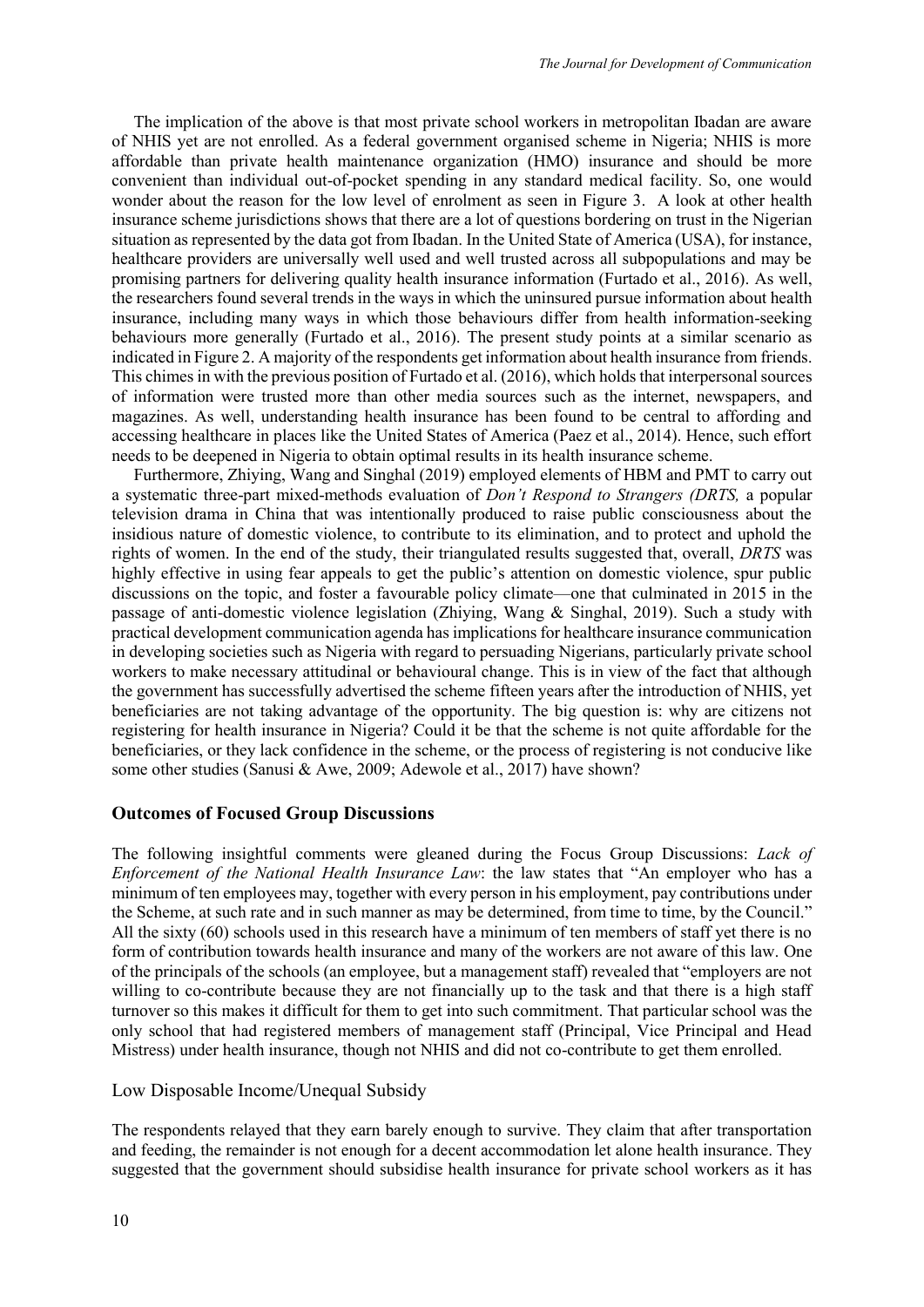done for those in public schools. To them, this measure would encourage them to enrol because they do not earn as much as public-school workers. One of the respondents said; "My sister pays only five hundred naira (\$1.29) for NHIS because she is a government worker. Why can't the government make the subsidy go round? Our colleagues teaching in government schools pay the same yet their salary is more than ours. We would like the government to do the same for us at least to encourage us."

## Unfavourable Registration Process

It was noted that many of the respondents do not have the knowledge of where and how to go about registering under the scheme. This implies a serious information gap in the system. Even those who claim to know contended that the process is very cumbersome and discouraging. Apart from the registration centre being very far, they argued that one would have to go back and forth before one can get registered. Some of them claimed that from other people's experience, it takes about two to three months to get registered after payment. Worst, some officials say that the process might take a longer time if an intending enrolee who is married does not register their spouse because the system might not recognize such registration. Sometimes after payment has been made, the NHIS system could be down. This implies that one would have to keep checking to find out when one can go back for registration. Also, registration is conducted only one or two days a week.

In this regard, one respondent said; "When I heard about NHIS, I searched for their address, upon getting to the place on your way to Agodi Gardens; the security told me that they had moved to Ikolaba, the street opposite the Federal Secretariat. When I finally located the place, the person who attended to me said I had to go to any UBA bank to pay and make photocopy of the teller before I could be registered.' Another noted that; 'My pregnant sister and I first went to the address we saw online only to be told that they had changed address. We took a bike to the new address and we were told to first make payment at any UBA bank before bringing the teller back to the NHIS office. When I got to the bank (I'd told my sister to wait while I go make payment) there were so many people in the banking hall and the queue for deposit was very long. Break time was almost over so had to postpone making the payment and called my sister to go back home while I returned to work. The next time we got there (NHIS Office) after paying at the bank and making photocopy of the teller, and finishing at the account section, the person to register told us that they only register people from 10am till 2pm so we couldn't register since it was already 3:30pm. The next time we got there, they said their system was down so we should check back later. I decided to get the man's number to be sure of when to return. The first time I called, on a Wednesday, he said they only register on Tuesdays and Thursdays, the following day I called again he said they were doing a system upgrade and that he would call me to inform me when to come and register. To cut the long story short, it took another one month to get my sister registered. Even at the point of registering they told us that if she didn't register her husband there was no guarantee that her name would come out, since the system was programmed that way. I asked about people who didn't have husbands and he didn't reply me. Eventually, my sister's name came out after two months. They didn't even call us; I had to go there to check since the man wasn't picking my calls at that time.' A third respondent said 'I couldn't go through the back-and-forth process so my husband and I registered with a private HMO. Instead of paying fifteen thousand naira (\$38.83), we paid forty thousand naira (\$103.56) per person, how many people can afford that?"

#### Lack of Interest Due to Alternative Medicine and Superstitious Beliefs

Both HBM and PMT suggest that the perceived self-efficacy and the perceived severity of a threatening event influences the manner in which people make decisions about their health. Here, some of the respondents claimed that they do not fall sick often and when they do, they seek the help of herbal/traditional healers or alternative medicine, which they believe is natural and has less side effects compared to orthodox medicine. They do not regard information about health insurance seriously because they do not have severe illnesses and it is not only cheaper for them not to purchase health insurance, they can also effectively remove the threat (illness) without health insurance. They also perceive an individual's purchasing of health insurance as being synonymous to attracting sicknesses and diseases to that individual. This they can do because the threat is not so grave. One of the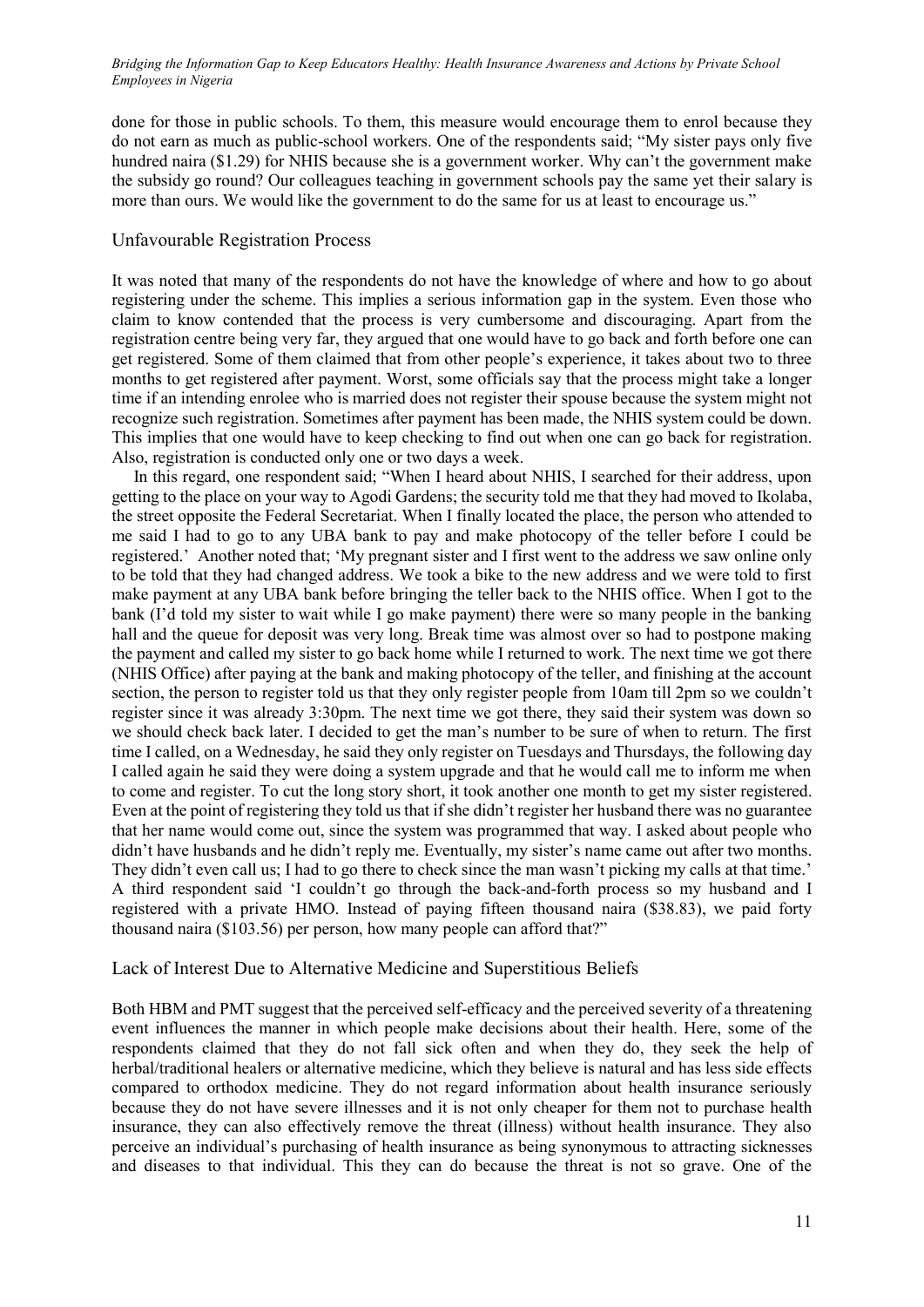respondents claimed; "I don't fall ill regularly I can stay for a whole year without getting sick even if I do its minor and all I do is take agbo (local herbal concoction) and I'll be alright at worst I go to the chemist and get my drugs and that's it. Maybe I can register if they'll return my money if after one year, I don't use any hospital or they roll it over'. Another insisted that; 'Only my husband has health insurance and that's because his office provides that, and he's the only one who falls sick. My children and I don't fall sick often, for almost five years now; I've not fallen sick or been to any hospital maybe the day I register for NHIS I'll start falling sick that's why I'm not interested." There is an obvious need for increased enlightenment regarding health insurance among the populations as they fail to understand the underlying purpose of health insurance as a hedge against major medical costs. They are unaware of their personal liability should they become seriously ill.

#### **Conclusion**

This study corroborates Adewole et al.'s (2020) submission that poor engagement in partnerships with the beneficial populations result in low level of awareness and knowledge of the government schemes on health insurance and its benefits, which hinders enrolment. Hence, there are a number of issues to address among potential enrolees. These include: non-adaptive behaviour such as positive predispositions or postponing a decision to act later to "wait and see." Such spiritual beliefs that one is protected from sickness or that since one seldom falls sick or has no known family health condition, one does not need health insurance can lead to regrets in the future. Belief in myth and superstitions, such as purchasing health insurance is tantamount to attracting illness and disease to one's self or family; self-responsibility and self-sufficiency – such as depending on uncontrolled herbal mixtures to stay healthy and prevent the body from coming down with diseases or that at the worst, a chemist or pharmacy would suffice; policy regulations: there is the need to address gaps in public policy to help improve perception and enrolment of health insurance in the country such as health insurance subsidy for government workers only, leaving out private workers who are also tax payers.

Therefore, Nigeria needs to develop a workable system of combating healthcare issues in the country by considering targeted subsidies; involving potential beneficiaries in reviewing the scheme's policies and re-strategizing information flow or dissemination on the NHIS programme as well as removing obstacles that are preventing potential enrolees from registering. As Odeyemi (2014) proposed, elements of the community-based health insurance (CBHI) under NHIS in Nigeria can be propagated through suitable incorporation of both formal and informal schemes combined with increased involvement of beneficiaries through improved communication and education, among other efforts. What's more, like Furtado et al. (2016) and Long et al. (2014) suggested, healthcare providers as well as employers could be deployed to introduce health insurance to uninsured individuals by making referrals to community liaisons or trained lay health advisors to deliver further information in order to sustain the NHIS objective.

**Acknowledgements:** We wish to thank Dr Birut Zemits of Charles Darwin University, Australia for her incisive comments and suggestions, the staff and management of the schools where we conducted fieldwork as well as the research assistants who gave their time and resources pro bono. We further state that there is no conflict of interest in this study.

**Funding:** The authors did not receive funding from any agency or organization. The research was entirely selffunded by them as part of their contribution to knowledge and the improvement of the human condition.

#### *References*

Adebisi, S. A., Odiachi, J. M., & Chikere, N. A. (2019). The National Health Insurance Scheme (NHIS) in Nigeria: Has the policy achieved its intended objectives? *[Academic Journal of Economic Studies,](https://ideas.repec.org/s/khe/scajes.html) 5*(3), 97–104.

Adewole, D. A., Adeniji, F. I. P., Adegbrioye, S. E., Dania, O. M., & Ilori, T. (2020). Enrollees' knowledge and satisfaction with national health insurance scheme service delivery in a tertiary hospital, South West Nigeria. *Nigerian Medical Journal*, *61*(1), 27–31. https://doi.org[/10.4103/nmj.NMJ\\_126\\_18](https://doi.org/10.4103/nmj.nmj_126_18)

Adewole, D. A., Akanbi, S. A., Osungbade, K. O. & Bello, S. (2017). Expanding health insurance scheme in the informal sector in Nigeria: Awareness as a potential demand-side tool. *Pan African Medical Journal, 27,* Article 52. https://doi.org/10.11604/pamj.2017.27.52.11092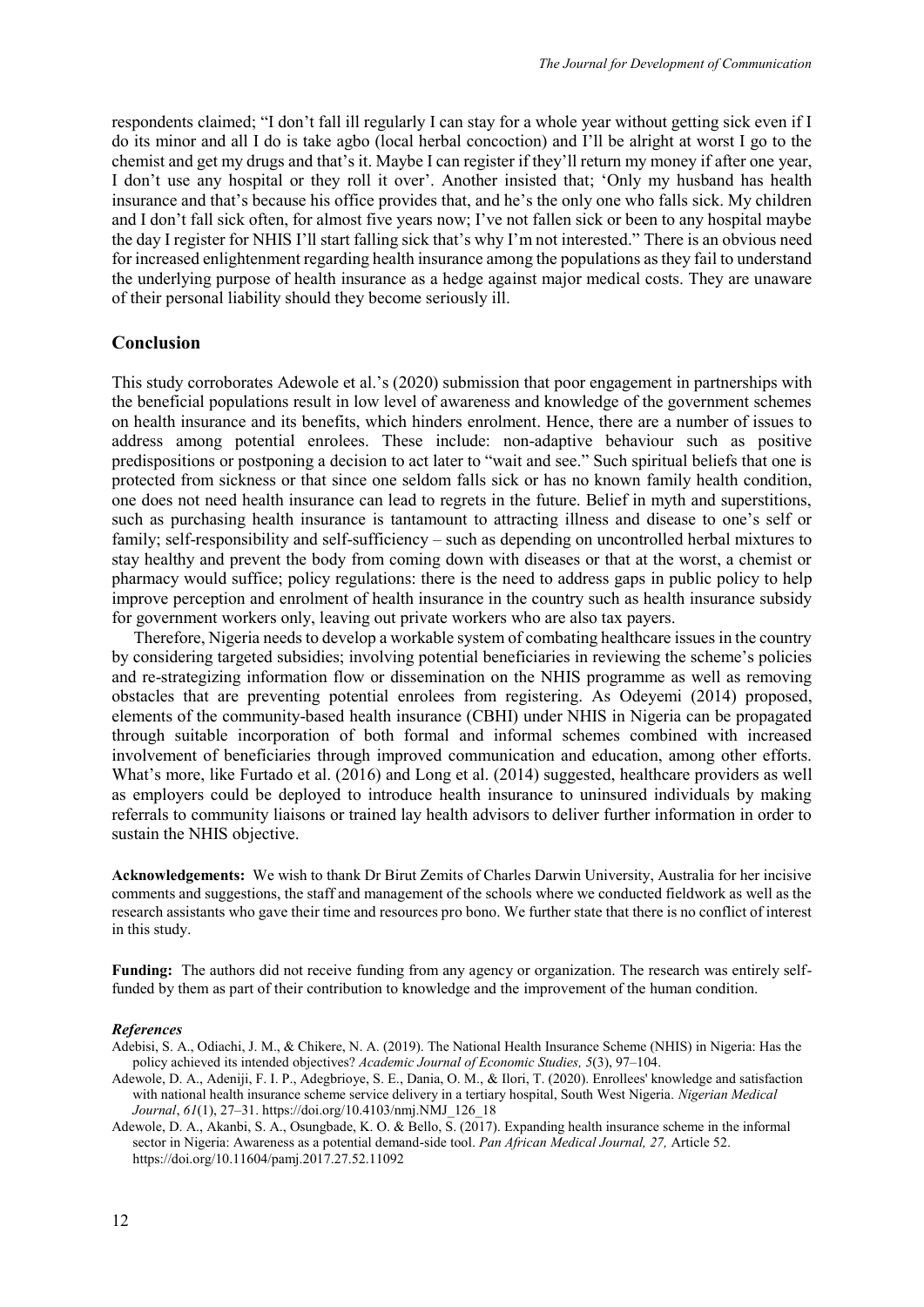Awosola, R. K., Omotajo, J. A., & Aigbena, J. E. (2017). Revalidating the child depression scale of the centre for epidemiology studies in Nigeria. In J. A. I. Bewaji, K. W. Harrow, E. E. Omonzejie & C. E. Ukhun (Eds.), *The humanities and the dynamics of African culture in the 21st century* (pp.99–106). Cambridge Scholars Publishing.

- Azuogu, B., Madubueze, U., Alo, C., Ogbonnaya, L., & Ajayi, N. (2016). Level of awareness, and factors associated with willingness to participate in the National Health Insurance Scheme among traders in Abakaliki main market, Ebonyi state, Nigeria. *African Journal of Medical and Health Sciences*, *15*(1), 18–23. https://doi.or[g/10.4103/2384-5589.183887](http://dx.doi.org/10.4103/2384-5589.183887)
- Burton, W. N., Chen, C.-Y., Conti, D. J., Schultz, A. B., & Edington, D. W. (2006). The association between health risk change and presenteeism change. *Journal of Occupational and Environmental Medicine, 48*(3), 252–263. https://doi.org/10.1097/01.jom.0000201563.18108.af
- Carpenter, C. J. (2010). A meta-analysis of the effectiveness of health belief model variables in predicting behavior. *Health Communication, 25*(8), 661–669. https://doi.org/10.1080/10410236.2010.521906
- Christina, C. P., Latifat, T. T., Collins, N. F., & Olatunbosun, A. T. (2014). National Health Insurance Scheme: How receptive are the private healthcare practitioners in a local government area of Lagos state. *Nigerian Medical Journal*, *55*(6), 512–516. https://doi.org/10.4103/0300-1652.144712
- Consumers Union, University of Maryland College Park & American Institutes for Research. (2012). *Measuring health insurance literacy: A call to action: A report from the health insurance literacy expert roundtable*.
- https://advocacy.consumerreports.org/wp-content/uploads/2013/03/Health\_Insurance\_Literacy\_Roundtable\_rpt.pdf Department of Planning Research and Statistics. (2016). *Local government areas profile 2016*.
- https://oyostate.gov.ng/ministry-of-works-and-transport/department-of-planning-research-and-statistics/ Dye, C., Boerma, T., Evans, D., Harries, A., Lienhardt, C., McManus, J., Pang, T., Terry, R., & Zachariah, R. (2013). *The world health report 2013: Research for universal health coverage.* World Health Organization. https://www.afro.who.int/sites/default/files/2017-06/9789240690837\_eng.pdf
- Federal Republic of Nigeria, National Population Commission. (2009). *Nigeria demographic and health survey 2008*. https://dhsprogram.com/pubs/pdf/fr222/fr222.pdf
- Furtado, K. S., Kaphingst, K. A., Perkins, H., & Politi, M. C. (2016). Health insurance information-seeking behaviors among the uninsured. *Journal of Health Communication, 21*(2), 148-158[. https://doi.org/10.1080/10810730.2015.1039678](https://doi.org/10.1080/10810730.2015.1039678)
- Ilesanmi, O. S., Adebiyi, A., & Fatiregun, A. A. (2014). National Health Insurance Scheme: How protected are households in Oyo state, Nigeria, from catastrophic health expenditure?. *International Journal of Health Policy and Management*, *2*(4), 175–180. https://doi.or[g/10.15171/IJHPM.2014.39](https://dx.doi.org/10.15171/ijhpm.2014.39)
- Janz, N. K., & Becker, M. H. (1984). The health belief model: A decade later. *Health Education & Behavior, 11*(1),1–47. https://doi.org/10.1177/109019818401100101
- Johnson, J. D., & Meishcke, H. (1992). Differences in evaluations of communication channels for cancer-related information. *Journal of Behavioral Medicine, 15*(5), 429–445. https://doi.or[g/10.1007/BF00844940](https://doi.org/10.1007/bf00844940)
- Long, S. K., Kenney, G. M., Zuckerman, S., Goin, D. E., Wissoker, D., Blavin, F., Blumberg, L. J., Clemans-Cope, L., Holahan, J., & Hempstead, K. (2014). The health reform monitoring survey: Addressing data gaps to provide timely insights
- into the Affordable Care Act. *Health Affairs, 33*(1), 161–167[. https://doi.org/10.1377/hlthaff.2013.0934](https://doi.org/10.1377/hlthaff.2013.0934)
- Maddux, J. E., & Rogers, R. W. (1983)*.* Protection motivation and self-efficacy: A revised theory of fear appeals and attitude change. *Journal of Experimental Social Psychology, 19*(5), 469–479. https://doi.org/10.1016/0022-1031(83)90023-9
- Makinde, O. A., Adebayo, S. B., Adeleke, O., Ohadi, E. M., Dieng, A. D., & Osika, J. S. (2012). *Assessment of the routine health management information system in Taraba state, Federal Republic of Nigeria*. Abt Associates Inc.
- Ministry of Budget and National Planning. (2017). *Economic recovery and growth plan 2017-2020*. https://nigeriaembassygermany.org/mosaic/\_M\_userfiles/Economic-Recovery-Growth-Plan-2017-2020.pdf
- Mohammed, S., Sambo, M. N., & Dong, H. (2011). Understanding client satisfaction with a Health Insurance Scheme in
- Nigeria: Factors and enrollees experiences. *Health Research Policy and Systems, 9*, Article 20, 1–8. https://doi.org/10.1186/1478-4505-9-20
- Montanaro, E. A., & Bryan, A. D. (2014). Comparing theory-based condom interventions: Health belief model versus theory of planned behavior. *Health Psychology, 33*(10), 1251–1260. https://doi.org/10.1037/a0033969
- Muhammad, F., Abdulkareem, J. H., & Chowdhury, A. A. (2017). Major public health problems in Nigeria: A review. *South East Asia Journal of Public Health, 7*(1), 6–11[. https://doi.org/10.3329/seajph.v7i1.34672](https://doi.org/10.3329/seajph.v7i1.34672)
- National Health Insurance Scheme. (1999). *National health insurance scheme decree no 35 of 1999*.
- http://www.nigerialaw.org/National%20Health%20Insurance%20Scheme%20Decr National Population Commission. (2014). *Nigeria demographic and health survey*.
- https://microdata.worldbank.org/index.php/catalog/2014
- Odeyemi, I. A. (2014). Community-based health insurance programmes and the National Health Insurance Scheme of Nigeria: Challenges to uptake and integration. *International Journal for Equity in Health*, *13*, Article 20. https://doi.or[g/10.1186/1475-9276-13-20](https://dx.doi.org/10.1186%2F1475-9276-13-20)
- O'Donnell, O. (2007). Access to health care in developing countries: Breaking down demand side barriers. *Cadernos de*
- *Saúde Pública*, *23*(12), 2820–2834. https://doi.org/10.1590/s0102-311x2007001200003
- Okaro, A. O., Ohagwu, C. C., & Njoku, J. (2010). Awareness and perception of National Health Insurance Scheme (NHIS) among radiographers in South East Nigeria. *American Journal of Scientific Research, 8*, 18–25.
- Omoera, O. S. (2010). Broadcast media in family planning in rural Nigeria: The Ebelle scenario. *Journal of Communication, 1*(2), 77–85. https://doi.org/10.1080/0976691X.2010.11884773
- Paez, K. A., Mallery, C. J., Noel, H., Pugliese, C., McSorley, V. E., Lucado, J. L., & Ganachari, D. (2014). Development of the Health Insurance Literacy Measure (HILM): Conceptualizing and measuring consumer ability to choose and use private health insurance. *Journal of Health Communication, 19*(2), 225–239. https://doi.org/10.1080/10810730.2014.936568